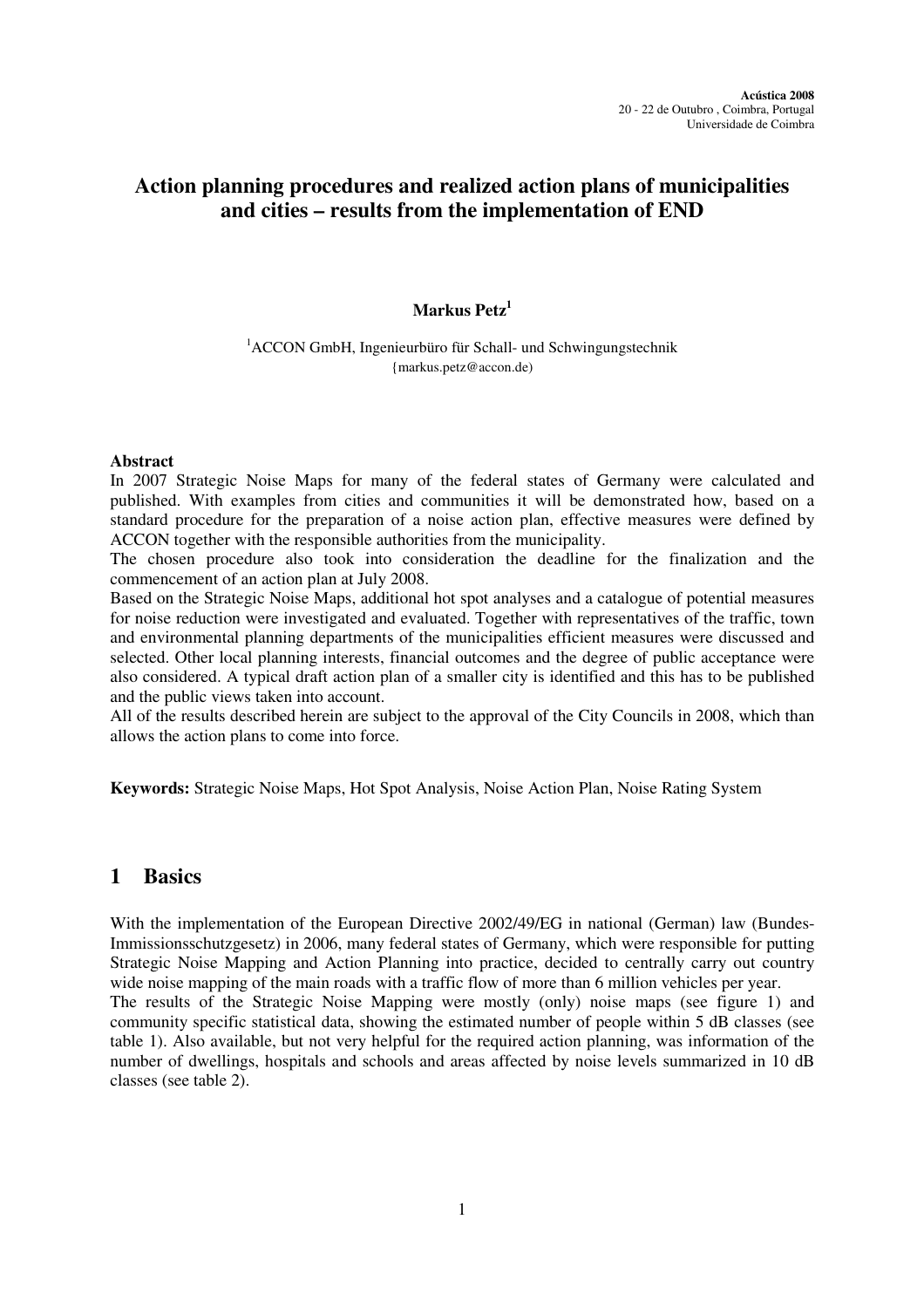

Figure 1: L<sub>den</sub> noise map detail City of Heilbronn

| dB(A) |     | number of people affected |                    |
|-------|-----|---------------------------|--------------------|
| from  | to  | $L_{den}$                 | $L_{\text{night}}$ |
| 50    | 55  |                           | 3350               |
| 55    | 60  | 4840                      | 2310               |
| 60    | 65  | 2690                      | 1460               |
| 65    | 70  | 2030                      | 570                |
| 70    | 75  | 1240                      |                    |
| 75    |     | 160                       |                    |
|       | sum | 10960                     | 7690               |

Table 1 – Affected people by road noise City of Heilbronn

Table 2 – Number of dwellings, hospitals and schools and areas affected by road noise City of Heilbronn

|      | $dB(A) L_{den}$ | road noise |           |         |           |
|------|-----------------|------------|-----------|---------|-----------|
| from | to              | area       | dwellings | schools | hospitals |
| 55   | 65              | 13,2       | 3720      | 10      |           |
| 65   | 75              | 5,2        | 1621      |         |           |
| 75   |                 | 1,5        | 81        |         |           |
|      | sum             | 20,0       | 5422      | 10      |           |

In some federal states of Germany, as well in Baden-Württemberg, the communities have taken responsibility for drawing up a noise action plan. The deadline for the noise action plan in line with the European Directive is July 2008. Under pressure of the time limit of July 2008 (latest end of 2008) many responsible authorities decided to work out an action plan based on a suggested standard procedure [1] by ACCON. The following procedure was suitable ideally to smaller cities and communities, where noise conflicts were caused mainly by main roads.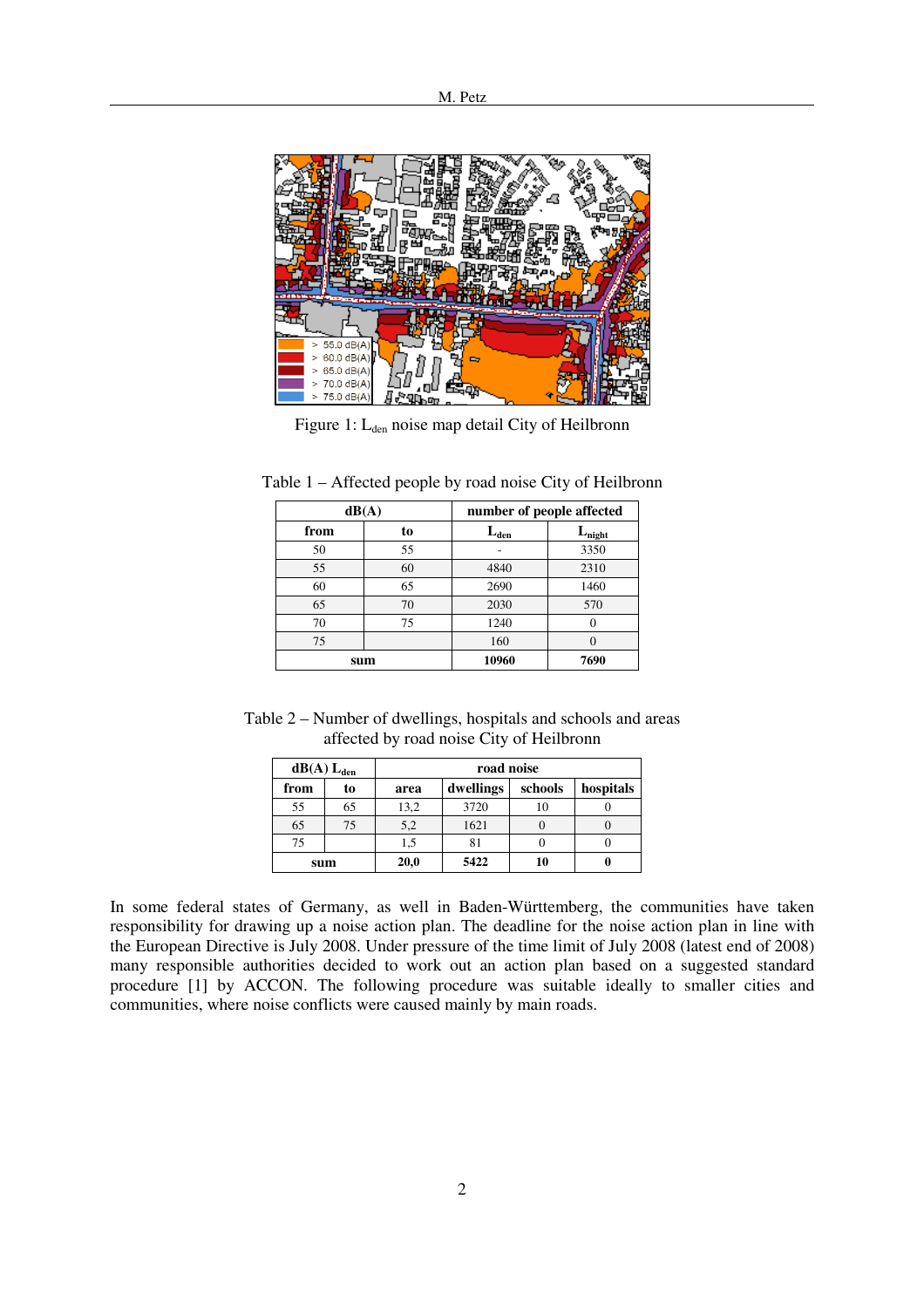# **2 Procedure for preparation of an action plan**

The procedure used for preparing an action plan takes into account the obligatory information and participation of the public.



Figure 2: Noise action planning procedure for smaller cities

The city departments<sup>1</sup> in charge together with ACCON defined a work program that supports the communities with specialized knowledge on environmental noise and action planning. The work program determined for the next 9 to 12 month can be summarized as follows:

- analysis and assessment of the noise situation (identification and evaluation of hot spots and conflict areas; selection of useful measures for noise reduction)
- workshop within the council administration (discussion of results from noise analysis and assessments; discussion of possible measures, selection of measures for further detailed analysis of costs and effectiveness)
- drawing up a preliminary draft of an action plan and presentation at the district council
- publication of the draft of the action plan and public information and consultation within a public event
- finalization of the draft by implementing accepted changes and supplements
- approval of the final version of the action plan by the district council.

 $\overline{a}$ 

<sup>1</sup> Involved cities: Heilbronn, Leonberg, Ludwigsburg, Ditzingen, Gerlingen, Ravensburg, Weingarten, Freiburg, Ulm, Pforzheim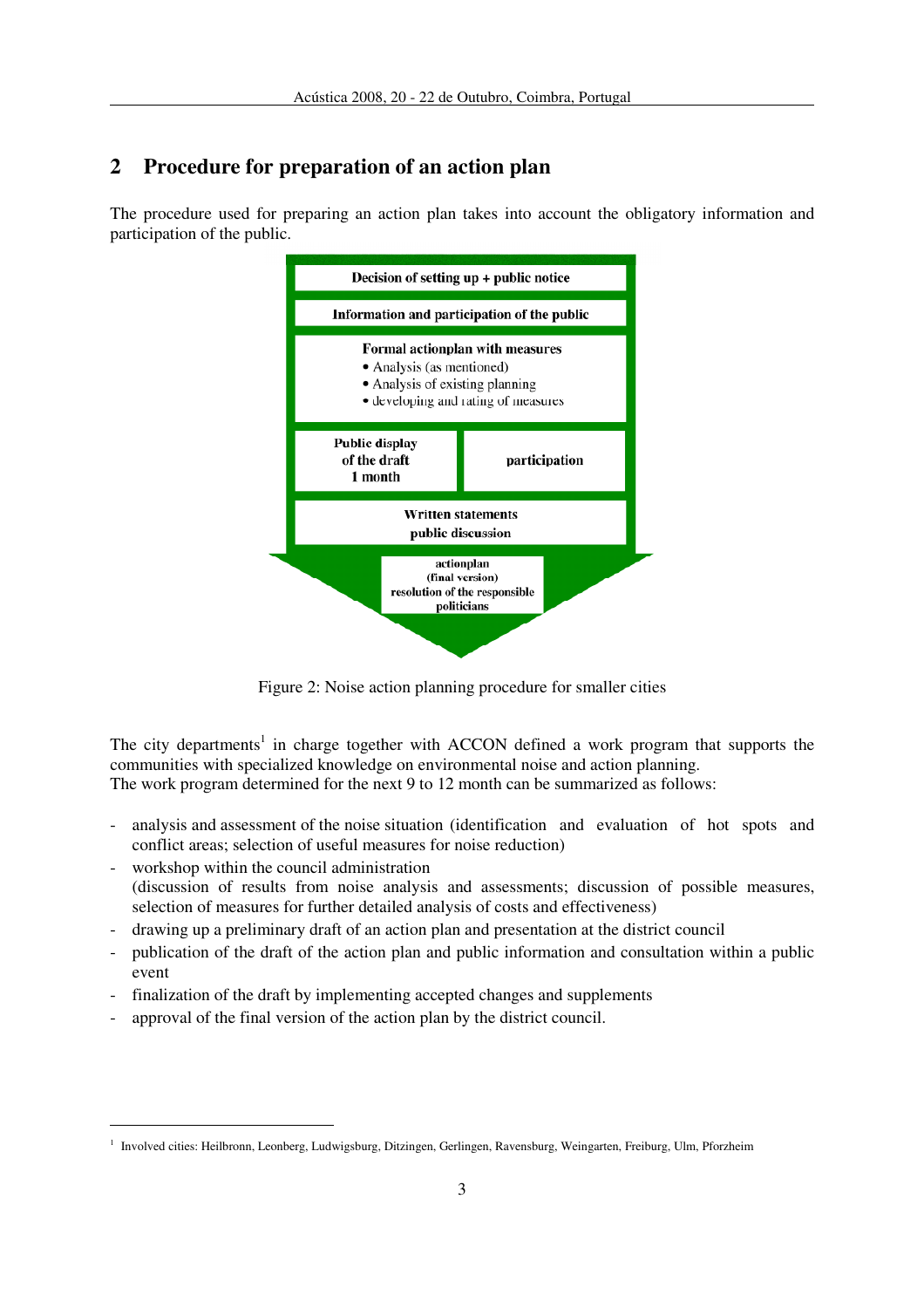# **3 Noise analysis and Hot Spot detection**

As described above, additional analysis and assessments of the noise situation are necessary to find out the most affected areas and those road sections which are responsible for the existing noise annoyance along the road network.

The following methods and graphical presentations of additional analysis, which are all based on available model data from the Strategic Noise Maps allows a focus on the actual identified hot spots and allows the quantification of the noise reduction effects of possible measures. The method also allows the study of the cost-effectiveness of (combined) measures.

## **3.1 Residential Buildings with facade levels exceeding limiting values**

A simple graphical presentation of the residential buildings, which have facade levels exceeding defined limiting values (figure 3) gives an first overview of conflict areas within the investigated community or area.



Figure 3: Residential buildings along main roads with facade levels  $> 70$  dB(A)  $L_{den}$  or 60 dB(A)  $L_{night}$  (City of Leonberg)

## **3.2 Number of people exceeding limiting values**

It is possible to utilize the population statistics required by the Commission and this data can be applied for detailed diagnostics and comparisons of various urban areas. The number of people living in highly exposed houses (figure 4), exceeding the defined limiting values, allows a first ranking of the most exposed road sections (figure 5) or a first ranking of the most exposed urban area (figure 6). Therefore the total number of exposed people was identified up within a defined corridor along the road sections or a defined area (gliding window along a defined grid). It has proved practicable to use corridors of 20-50 m along urban road sections and areas of 100 m x 100 m to rank the different noise situations based on the recommended limiting values of 70 dB(A) for  $L_{den}$  and 60 dB(A)  $L_{night}$ .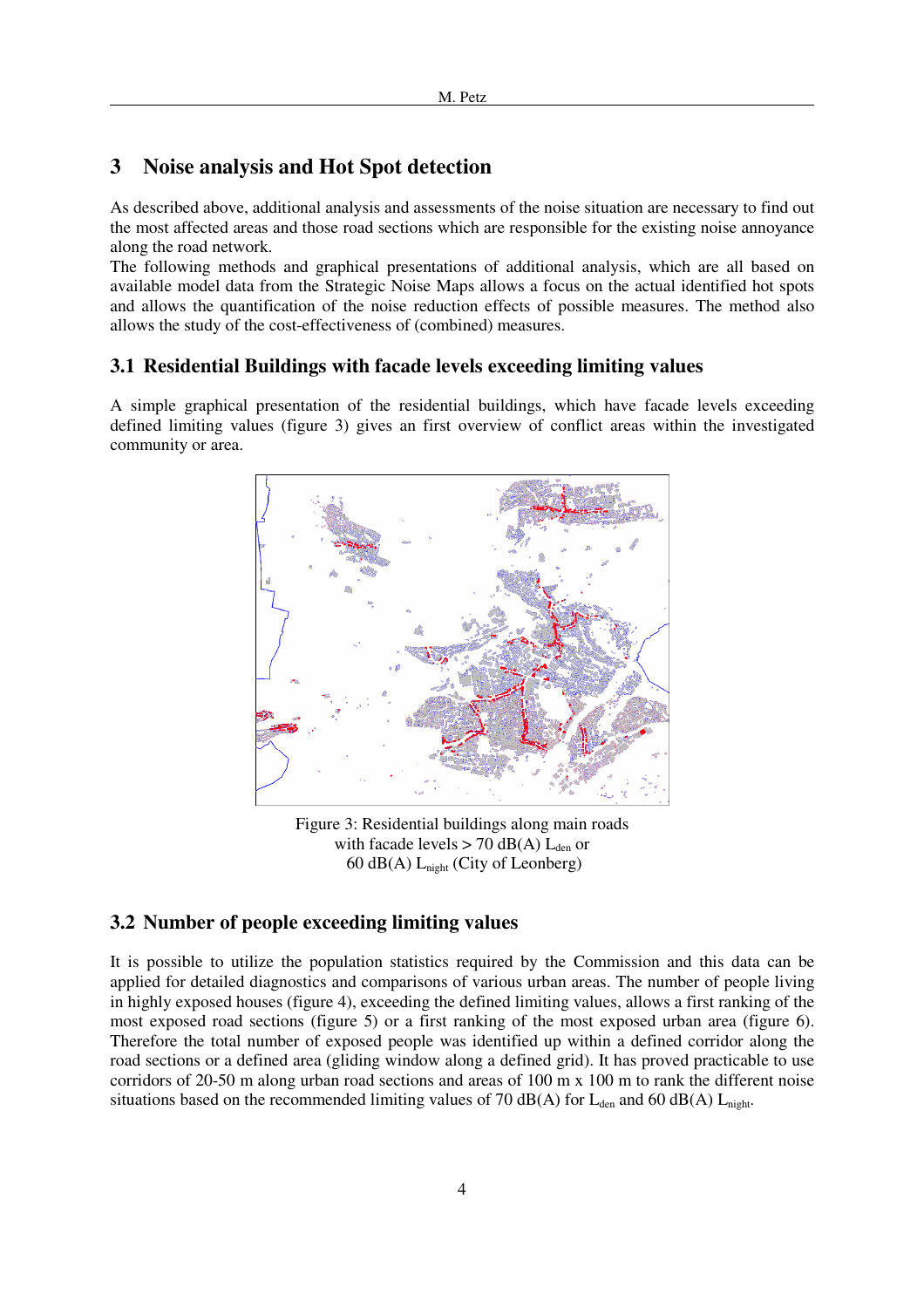

(City of Freiburg)



Figure 5: Number of exposed people per road section (City of Freiburg)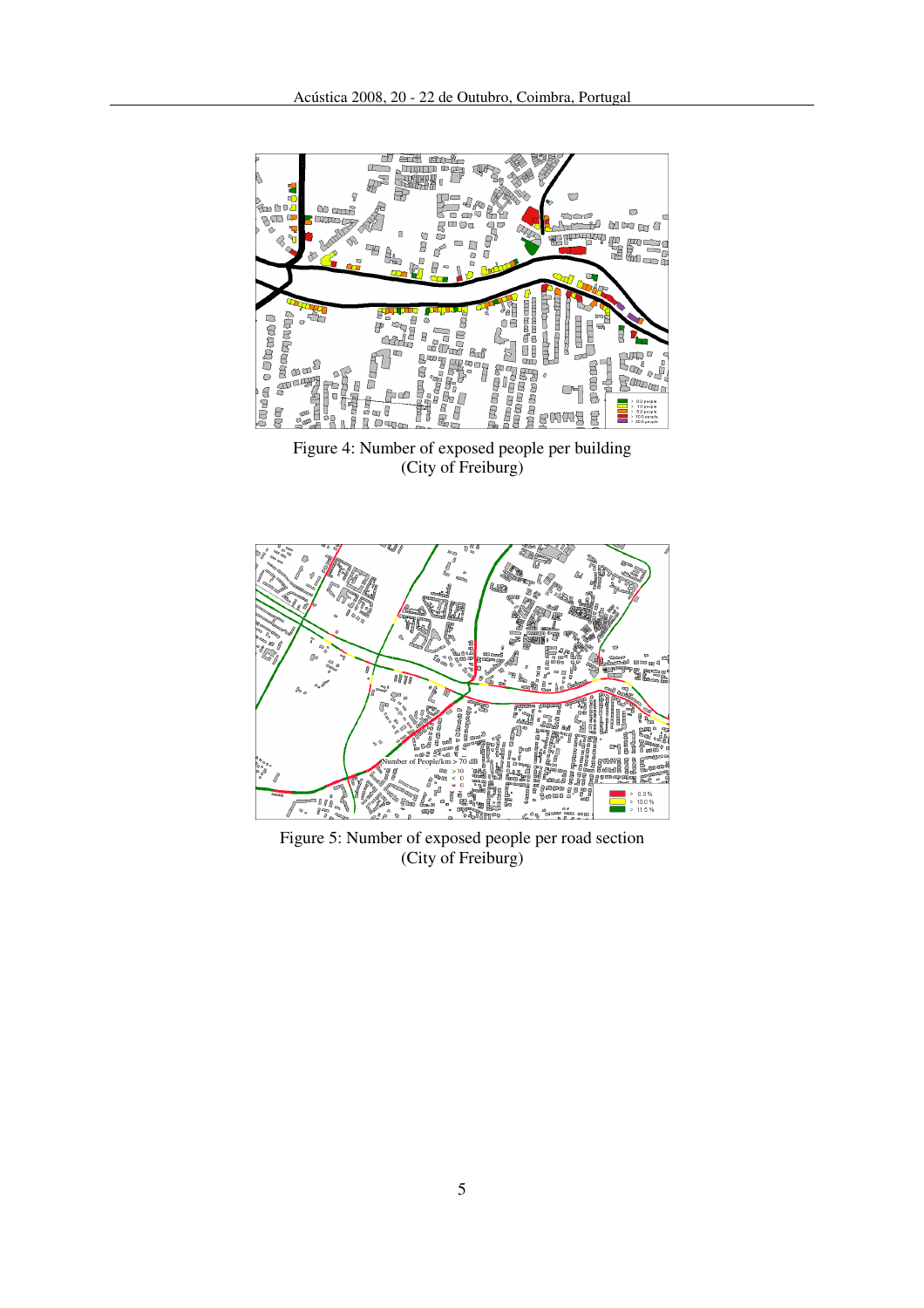

Figure 6: Number of exposed people per area (City of Freiburg)

#### **3.3 Hot Spot Detection and evaluation of measures using a Noise Rating System**

It is not possible to carry out a detailed analysis and ranking of identified hot spots based on the additional analyses shown above. Accordingly, the number of people affected by noise levels below the limiting values will not be considered, but nevertheless could be appropriate. It becomes obvious that only a single number value, which takes into account both the number of people and the noise level is suitable to rank existing hot spots and to quantify the effects of intervention measures.

The theory of the "Noise Score Rating" applied here is described in detail in [2] and [3]. In practice, the Noise Score based on L<sub>den</sub> and the number of people affected were calculated with the following function:

$$
Y = \left(\sum_{i} \begin{matrix} n_i \cdot 10^{0.15 \cdot (L_{\text{den},i} - 50)} & \text{if } L_{\text{den},i} \le 65 \,\text{dB}(A) \\ \text{if } n_i \cdot 10^{0.30 \cdot (L_{\text{den},i} - 57.5)} & \text{if } L_{\text{den},i} > 65 \,\text{dB}(A) \end{matrix}\right)
$$

with

Y Noise Score

ni Number of persons with noise indicator L<sub>den,i</sub> at most exposed facade

Lden,i Noise indicator at the most exposed facade of dwelling i

This function realizes a high weighting towards unacceptably high noise levels, which is a political focus on these areas, where health damage from environmental noise cannot be excluded. Figure 7 below shows the correlation between Noise Score Y and Noise Indicator L<sub>den</sub> per person: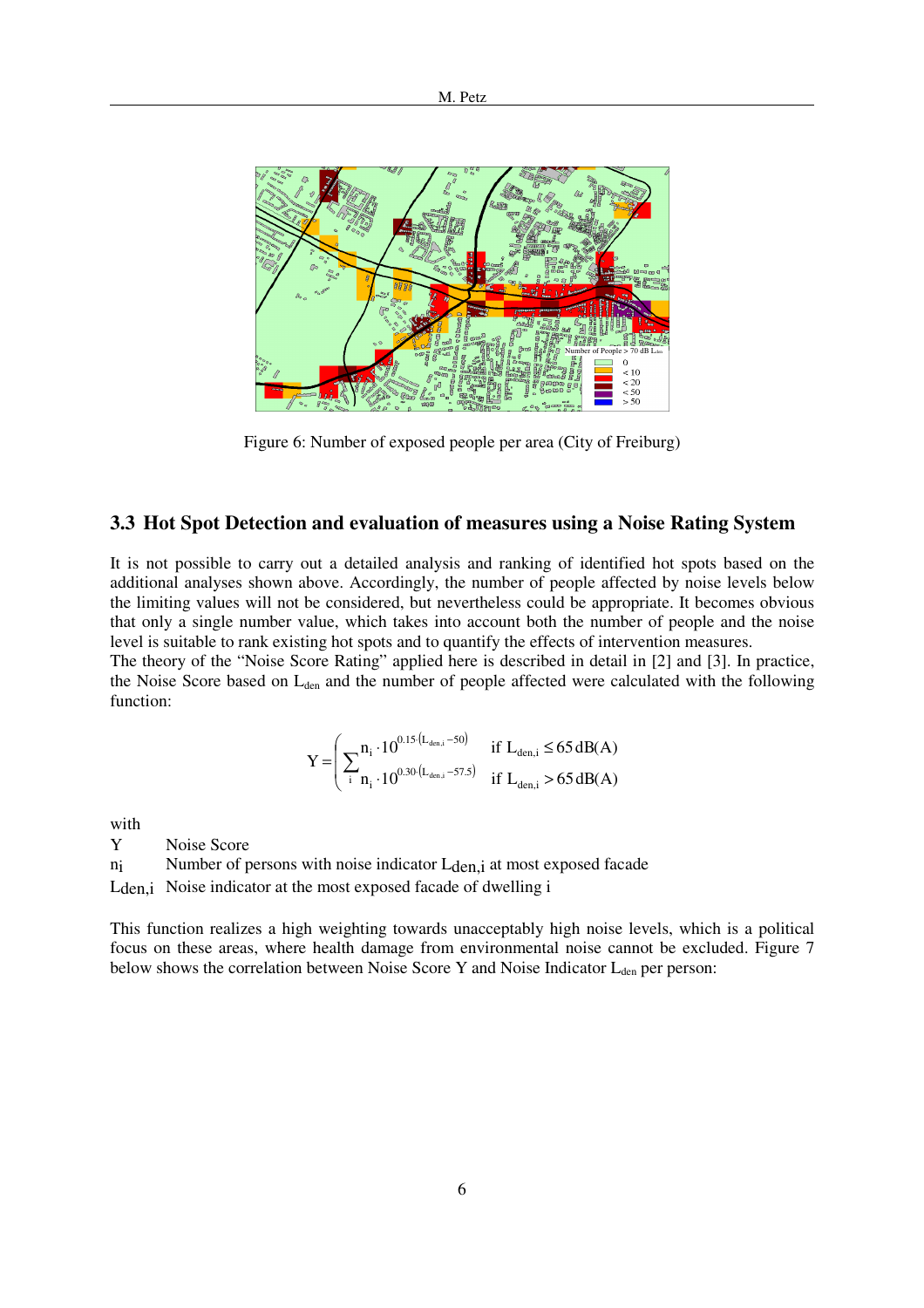

Figure 7: Correlation between Noise Score Y and Noise Indicator  $L_{den}$  per person

The Noise Score model can be used for hot spot identification within size of investigation area. Considering the City of Freiburg, the following map (figure 8) shows the 10 % of the highest Noise Scores per standardized road section (marked red).



Figure 10: Detected hot spots on the main roads (City of Freiburg)

To obtain an overview for a country wide redevelopment plan or for the fair distribution of development funds from the federal state, the hot spot detection using the Noise Score is also suitable, as figure 9 shows for the mapped main road network of Baden-Württemberg.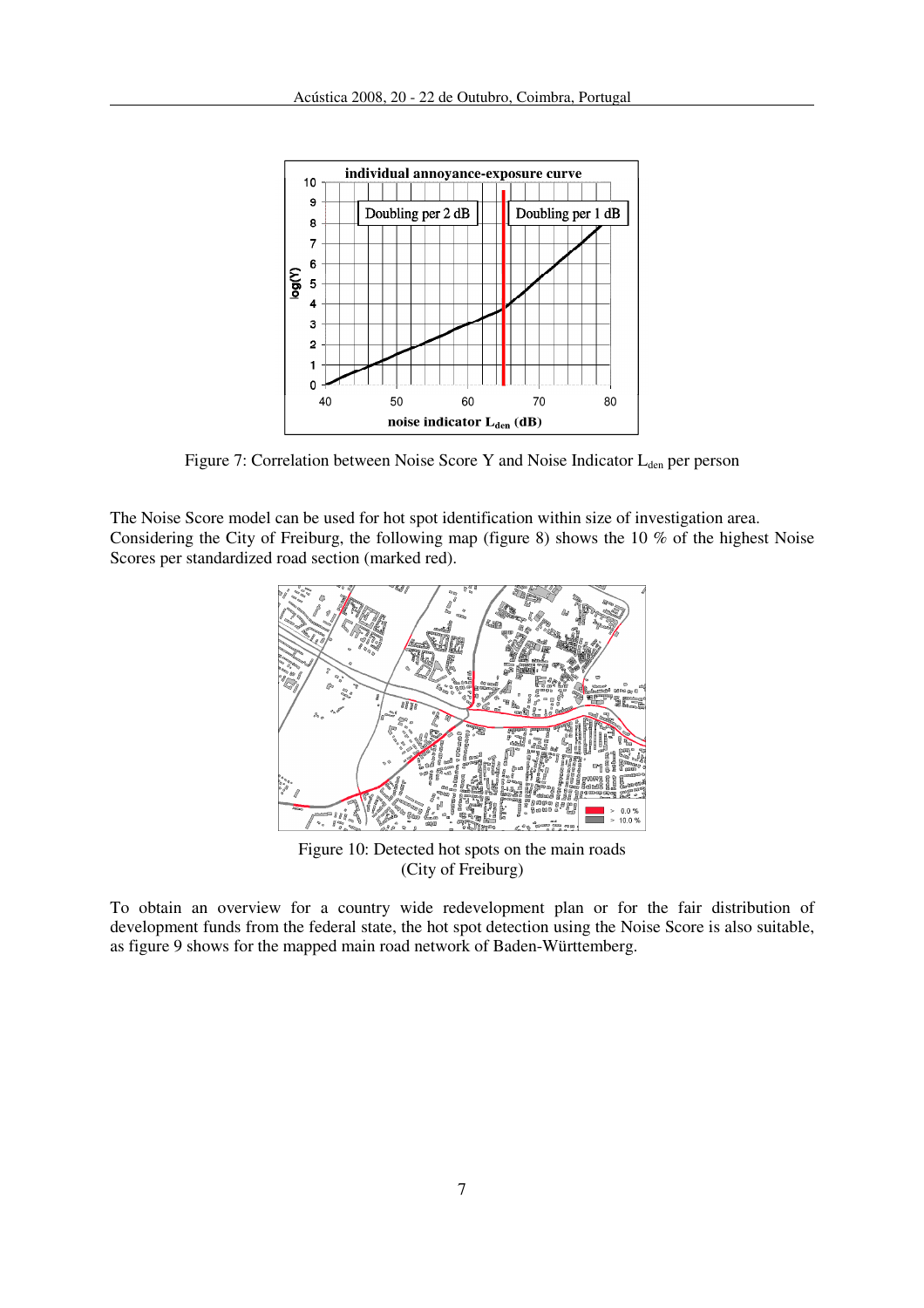

Figure 9: Detected hot spots on the main roads in Baden-Württemberg

With the information of the country wide weighting, the hot spots in different cities and communities can be compared and well-founded demands for implementing noise reduction measures could be addressed on the operator of the federal motorways and A roads (Bundesstrasse).

### **4 Information and Participation of the Public**

All over Germany the completed Strategic Noise maps can accessed on the internet and this provides a minimum level of information to the public. The additional local noise analyses and local evaluation of existing noise problems were separately presented and discussed with interested inhabitants of each community at a public consultation event.

### **5 Defining and evaluating of measures**

For defining and evaluating local specific noise reduction measures city specific workshops with responsible members of the town planning, traffic planning and environmental planning departments were held. Other planning activities e.g. drawing up an air quality plan or planned improvements within redevelopment areas were proved on the noise reduction potentials. With the assistance of various guidelines [4, 5] and catalogues of measures [6] possible measures were discussed and different scenarios for detailed investigations regarding noise (annoyance) reduction potentials and costs were selected within the workshop.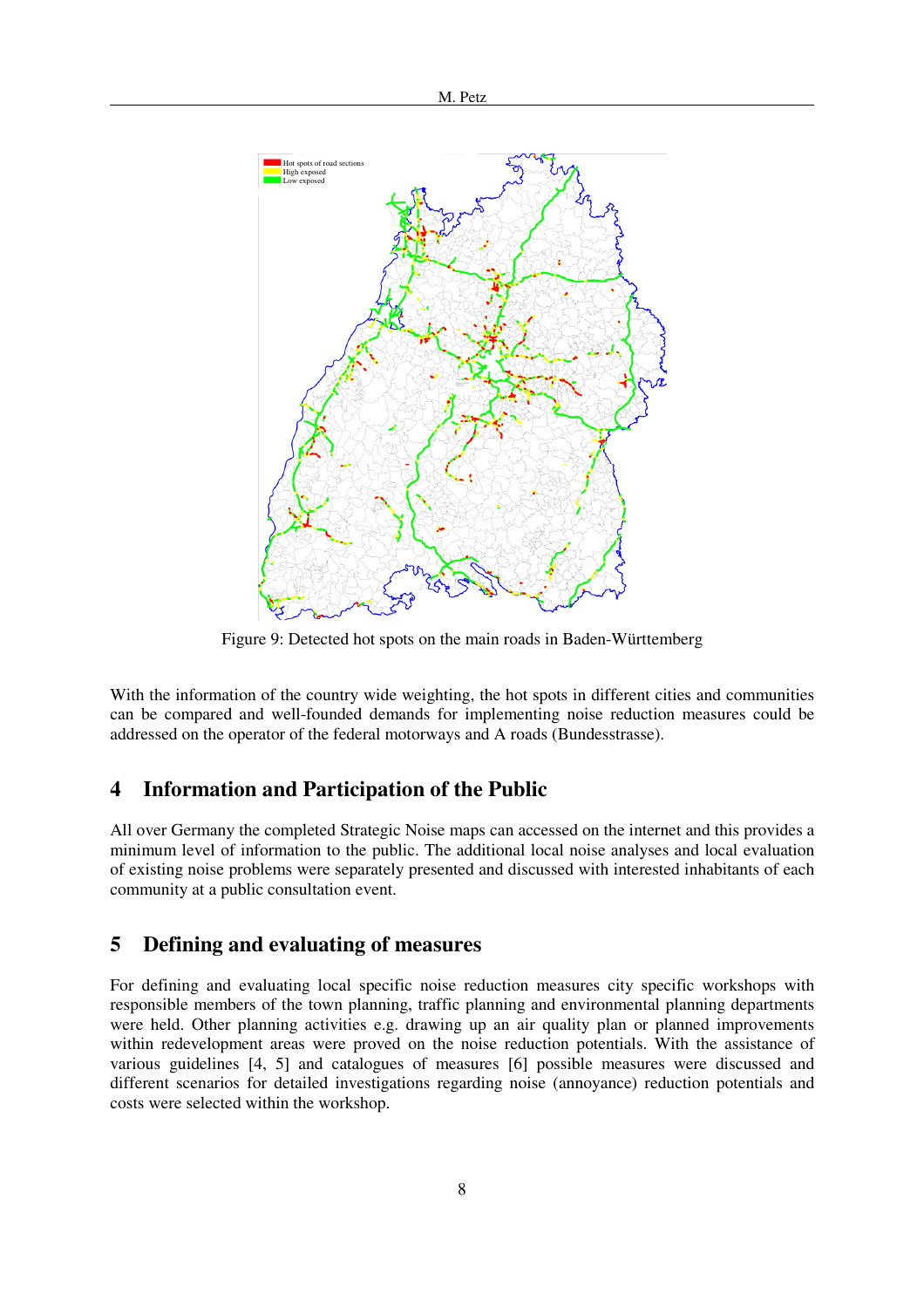Later on a plan of measures were developed by ACCON, which is suitable to reduce the environmental noise significantly at the considered sites or guarantees, on a long-term basis, at least healthy conditions inside the living and sleeping rooms of the most exposed dwellings.

# **6 Draft Action Plan**

Formal action plans with required information according to Annex 5 of EU-Directive were prepared by the community itself. From ACCON such technical input included:

- describing the procedure of analyzing hot spots
- evaluation of measures or combinations of measures
- cost estimation and cost-effectiveness analyses were provided.

Most of the draft action plans of the mentioned cities include 3 types of measures:

- 1. Implementation of a noise monitoring system on one or more selected hot spots to record and to publish continuously the noise situation and any changes or improvements caused by realized measures. The aim is, to remind people of the noise effects by "self made" traffic.
- 2. A list of active measures, co-coordinated with local facts and financial possibilities. These measures comprise short-term or temporary actions (e.g. speed limit of 30 km/h by night time on an A road within urban areas), long-term measures (e.g. new bypass road) and additional investigations (e.g. concept for truck routing) and planning (e.g. modified land use plan)
- 3. A communal program to promote the exchange of old windows and the implementation of ventilation in sleeping rooms with funds. The aim is, to give incentives, that the sound insulation of the most exposed buildings will be improved within the next five years.

Table 3 shows the proposed measures of the draft action plan of City of Heilbronn.

| <b>Measures</b>          | <b>Description</b>                                                                                             | Time of<br>implementation<br>/ duration |
|--------------------------|----------------------------------------------------------------------------------------------------------------|-----------------------------------------|
|                          | Installation of a Noise<br><b>Monitoring System</b>                                                            | <b>January 2009 /</b><br>permanently    |
| $\mathfrak{D}$           | Speed limit of 30 km/h on<br>selected main roads by night                                                      | January 2009 /<br>temporarily           |
| 3                        | Speed limit of 30 km/h on<br>selected main roads by day                                                        | <b>January 2009 /</b><br>temporarily    |
| 4                        | Investigation of the potential of<br>noise reduction by truck<br>restrictions within the city by<br>night time | immediately                             |
| $\overline{\phantom{0}}$ | Funding program to improve the<br>sound insulation at most exposed<br>facades                                  | $2009 - 2013$                           |

Table 3: Proposed measures of the draft action plan of City of Heilbronn

Putting all measures into practice the following future statistic of people affected by road noise is expected: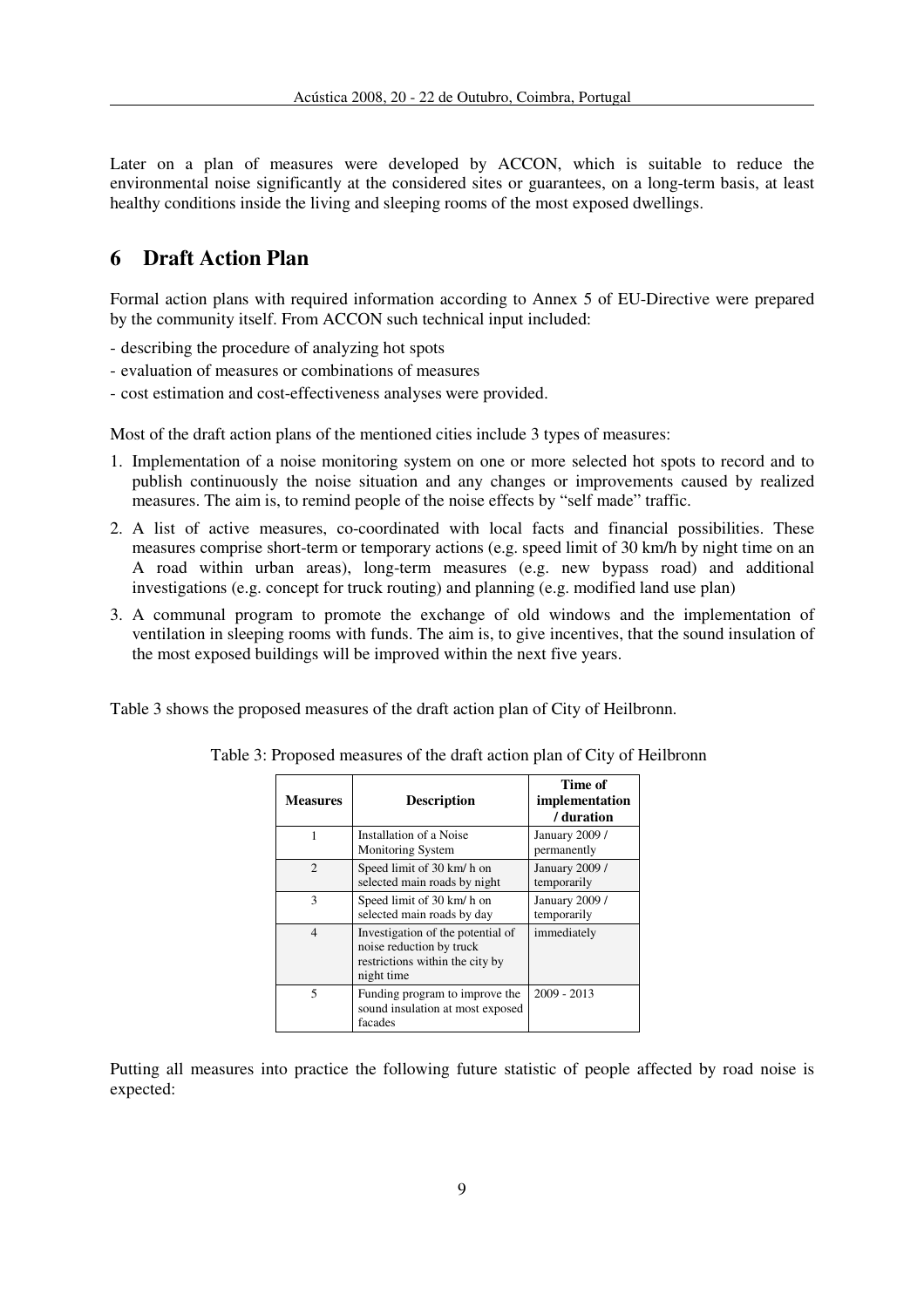| dB(A) |     | number of people affected |                 |
|-------|-----|---------------------------|-----------------|
| from  | to  | $L_{den}$                 | $L_{\rm night}$ |
| 50    | 55  |                           | 2890            |
| 55    | 60  | 4840                      | 2110            |
| 60    | 65  | 3190                      |                 |
| 65    | 70  | 2930                      |                 |
| 70    | 75  |                           |                 |
| 75    |     |                           |                 |
|       | sum | 10960                     | 5000            |

| Table 4: Affected people by road noise City of Heilbronn |  |
|----------------------------------------------------------|--|
| after implementation of the decided measures             |  |

The total effectiveness of all the decided measures were determined by re-calculating the facade levels with relevant changed noise parameters, related to the prognostic influence of each measure. The influence of improved sound insulation by new windows and ventilation were taken into consideration by a 15 dB reduction of the  $L_{\text{nicht}}$  facade level and by a 5 dB reduction of  $L_{\text{day}}$  and  $L_{\text{evening}}$ , which reduces the  $L_{\text{den}}$  by approximately 7 dB.

## **7 Public presentation of the draft action plan**

In a second public event organized by ACCON and supported by the city the interested people and organizations were informed about the planned activities. Both for the decided measures and for those measures no longer under consideration, or those ideas from the public, reasons were given based on objective rating and evaluation system used, the financial situation and the competence of the city council. The public has the possibility to make statements or to object to the draft action plan.

#### **8 Action plan coming into force**

After considering and weighting the public statements the (modified) action plan will come into force by a decision of the representatives of the municipality.

### **9 Conclusion**

The study has identified ways in which action planning can be implemented using a robust and consistent approach to noise modeling and noise scoring techniques. At the same time it has been possible to provide the municipalities and the general public with information relating to costs and benefits of various intervention schemes, both short and long term, thus ensuring that all parties get buy in to the proposals and become effective stakeholders.